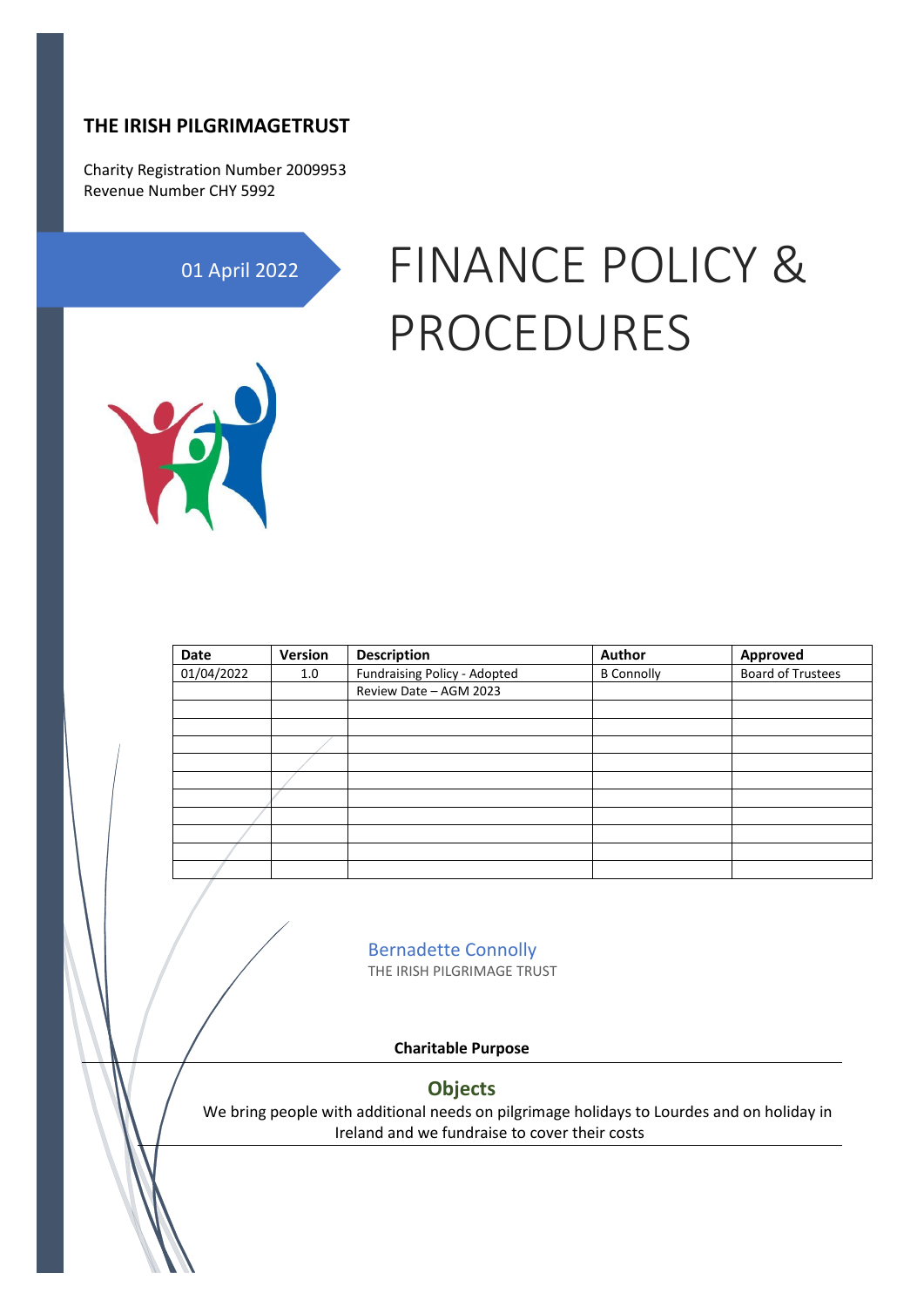# **INDEX of CONTENTS**

| Paragraph                                          | Page No.     |
|----------------------------------------------------|--------------|
| <b>Statement</b>                                   | 2            |
| <b>INSURANCE</b>                                   | 2            |
| <b>Garda and PSNI Permits for Collections</b>      | $\mathbf{2}$ |
|                                                    |              |
| <b>Cash &amp; Non-Cash Handling</b>                | 3            |
| <b>POST</b>                                        | 3            |
| <b>Accounts</b>                                    | 3            |
| <b>Reserves Policy</b>                             | 3            |
|                                                    |              |
| <b>Grants</b>                                      | 4            |
| <b>Charitable Donations Scheme</b>                 | 4            |
| Other Income / Merchandise Income                  | $4 - 5$      |
|                                                    |              |
| <b>Ring of Kerry Gear Income</b>                   | 5            |
| <b>Funds Raised by Volunteers</b>                  | 5            |
| <b>Funds Raised by Biennial Cycle</b>              | 6            |
| <b>Bequests</b>                                    | 6            |
| <b>Volunteers Fares</b>                            | 6            |
|                                                    |              |
| <b>Expenditure</b>                                 | 7            |
| <b>Wages &amp; Salaries</b>                        |              |
| <b>Travel and Subsistence Expenses Policy</b>      | $7 - 8$      |
|                                                    |              |
| <b>Debit Card / Credit Card Payments</b>           | 8            |
| <b>Banking - Including Payments and Loans</b>      | $8 - 9$      |
|                                                    |              |
| Loans                                              |              |
| Investment                                         | 9            |
| <b>Stock</b>                                       |              |
| <b>Fixed Assets</b>                                | 10           |
| <b>Other</b>                                       | 10           |
|                                                    |              |
| Appendix 1 - Copy of EXPENSE SHEET - Blank         | 11           |
|                                                    |              |
| Appendix 2 - Copy of EVENT FUNDRAISING RECORD 2022 | 12           |
|                                                    |              |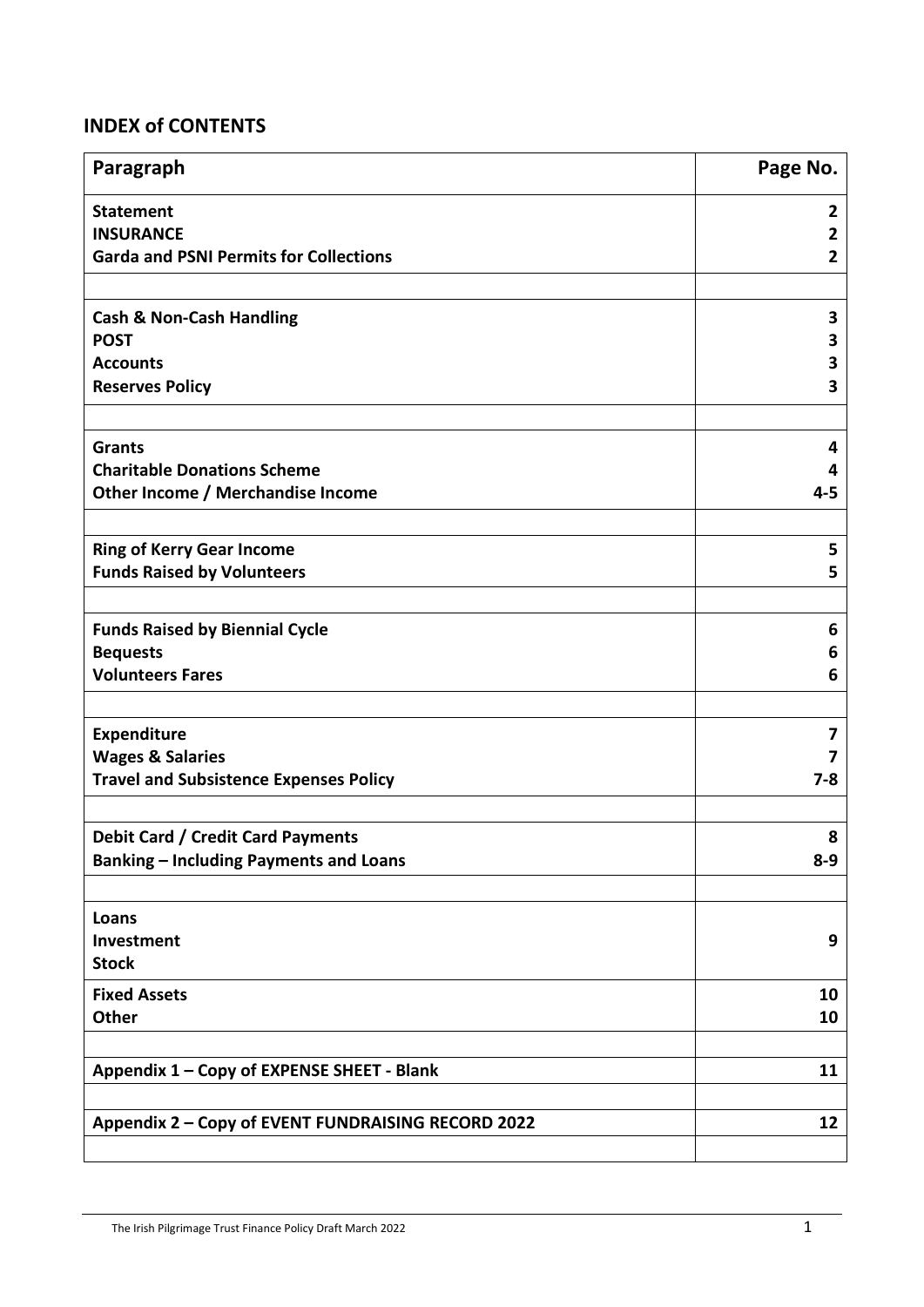# The Irish Pilgrimage Trust

## **Finance Policy and Procedures**

This policy has been developed in line with the Charities Regulator Governance Code and will be reviewed annually by the Board of Trustees along with other policies required under the Governance Code.

#### **Insurance**

The Trust holds adequate insurance required to carry out its charitable purpose as follows: Combined Insurance including property damage, business interruption and money cover. Volunteers are covered under Trust Insurances. The Trust holds the following insurances: Public Liability Insurance Employer Liability Insurance Personal Accident Directors and officers

Charity Run/Organised Events: When a fundraising event is being held by volunteers of the Trust, our insurance brokers are informed in advance. All volunteers are aware of fundraising events which would not be covered by insurance and the Trust volunteers do not organise such events.

Third Party Events: Members of the public, groups or companies organising fundraising events or activities on behalf of the Trust without direct input from the Trust are not covered as these are considered Third Party events.

#### **Garda and PSNI Permits for Collections**

- Garda and PSNI permits are required for cash and for non cash collections from the public in any public place or places or by house to house visits.
- An application for a collection permit must be made in writing in the prescribed form to the Garda Division that is local to the proposed collection. Garda permits are handled by the Garda Division rather than local Garda Stations.
- The application system for PSNI permits is also done locally through the PSNI.
- Trust volunteers always hold a Garda Permit for any public collections being done to raise funds for the Trust activities including Church Gate Collections, street collections etc.
- Volunteers must inform the office of the intended fundraiser and send a copy of the permit to the office.
- When the collection is completed and funds are counted and lodged, volunteers complete an Event Fundraising Record (See Appendix 2) including the permit number and this is sent to the office along with a copy of the lodgement slip.
- This is checked by the National Co-ordinator against the bank statement.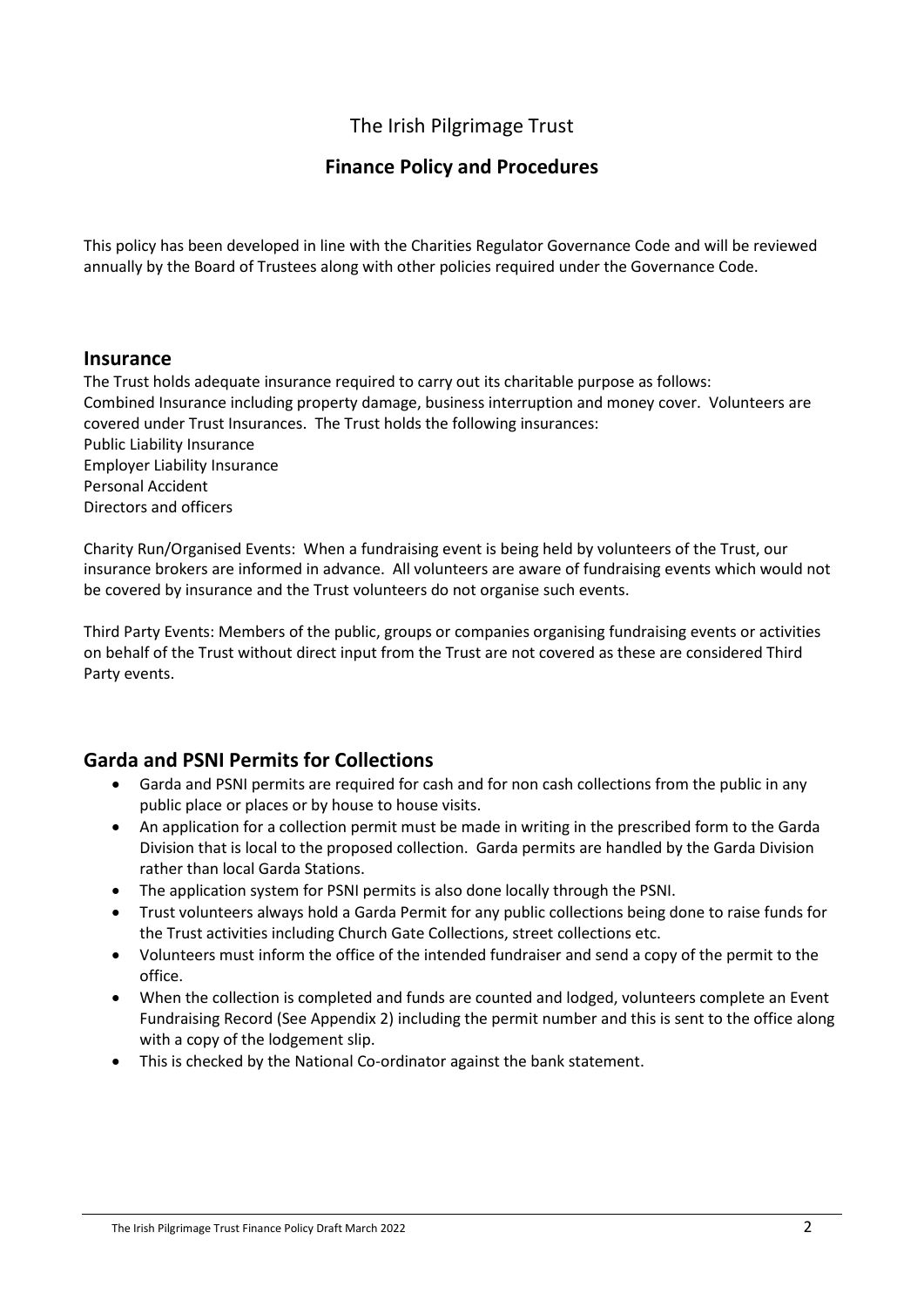# **Cash and Non-Cash Handling**

- Cash received is collected and counted by two individuals and an Event Fundraising Record (See appendix 2) is signed by both and sent to the administration office.
- Cash is counted in a secure environment and is held in a secure place until it is possible to bank it.
- Cash is lodged in the bank as soon as possible after the fundraising event. A copy of the lodgement slip is sent to the administration office with the completed Event Fundraising Record.
- Deductions are not made from cash received. Expenses (if incurred in fundraising) are met by the charity after receipt of the cash.
- Donors are encouraged to make donations directly to the charity by cheque, bank transfer or by credit card rather than cash.
- Donors are encouraged never to make a cheque payable to a named individual or to Cash and to not send cash donations through the post.
- Thank you letters and/or receipts are issued to all donors where possible.
- Records are kept of all donations including taking note of those made for specific purposes to ensure donors' wishes are met.
- A reconciliation is made between cash banked and Event Fundraising Records by a member of the administration staff.

#### **Post**

- All post is opened in the presence of two staff members who are independent of the staff responsible for banking the cash.
- All post is recorded in the 'Post Book' with any cash evidenced by two signatures.
- Any cash donations are removed and held in a secure location until they are banked.
- All donations are acknowledged in writing within 2 working days by email or letter.
- Bank statement is checked on receipt against Post Book by someone other than the person making bank lodgements.

#### **Accounts**

- All income and expenditure is recorded on Sage.
- The Trust Financial year is  $1<sup>st</sup>$  June to  $31<sup>st</sup>$  May and audited accounts are produced by the Trust's auditors. These accounts are signed off by a meeting of the board of trustees at which the audit team attend. Accounts are published in full on the website and uploaded to the Charities Regulator website within 10 months of year end as part of the Annual Report.
- The Trust financial statements are prepared in accordance with FRS 102 "The Financial Reporting Standard applicable in the UK and Republic of Ireland" and Accounting and Reporting by Charities: Statement of Recommended Practice.
- Backup information for preparation of Trust Annual Accounts is held for 7 years.

#### **Reserves Policy**

• The trustees' review the reserves of the charity each year. Their policy is to hold enough funds to meet twelve months operating costs of the charity. The reserves are needed to meet the working capital requirements of the charity and the Trustees are confident that at this level they would be able to continue the current activities of the charity in the event of a significant drop in funding.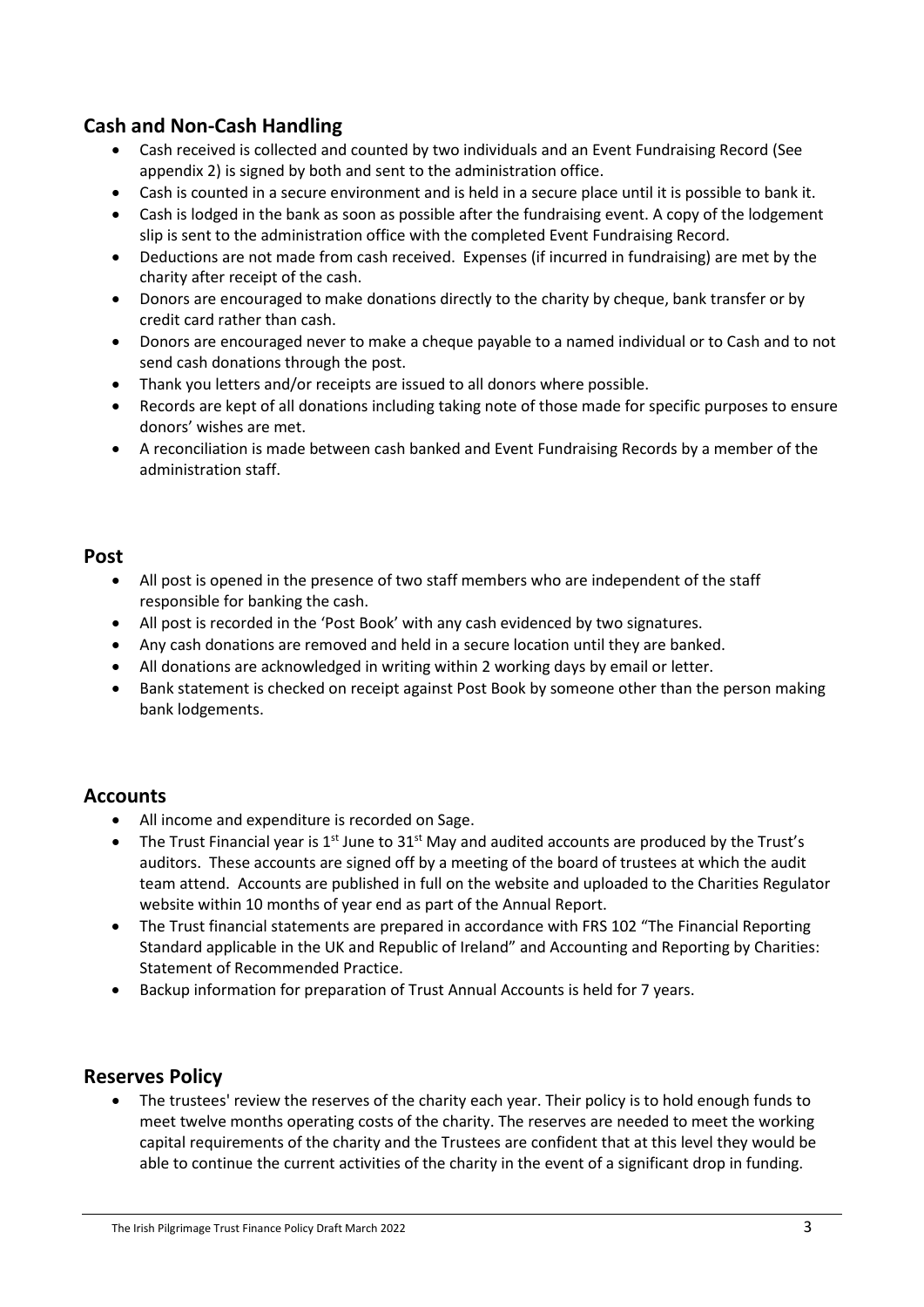## **Grants**

- The Trust maintains a record of grants received on a Grant Register which includes:
	- o Details of funds received/Name of grantor (Department for example)
	- o Grant amount
	- o Timing of payments
	- o Date received
	- o Bank account lodged
- Trustees are involved in the application process, are made aware of all terms and conditions and provide approval before applying for the grant.
- Grants received are recorded as grants on Sage accounts system.
- Grant agreements are signed by the charity administrators, copies maintained and originals returned to funder.

## **Charitable Donation Scheme**

- The Trust is eligible to claim tax back on charitable donations received. Annual Certificates (CHY4 Cert) and Enduring Certificates (CHY3 Cert) are obtained from donors and claims are made through ROS in the early months of the year following the year of the donations.
- A record is kept of all claims made including a copy of the Certificate used for the claim and a copy of the ROS record and Notice number.
- Eligible tax repayments received are recorded on Sage.
- It is the intention of the Trust to obtain a charity registration number in Northern Ireland, subsequently become a HMRC approved charity with a view to being in receipt of gift aid. The Trust is currently on a list to be called forward by the Charity Commission of Northern Ireland after suitable legislation is passed at the Northern Ireland Assembly with respect to charities which operate within the jurisdiction but are controlled and registered in another jurisdiction.

## **Other Income**

- All income received is recorded on Sage Accounts and is itemised on annual audited accounts.
- Any legacy incomes are recorded as such on Sage Accounts and are correctly included in annual audited accounts.
- The Trust identifies, distinguishes and reports on unrestricted, restricted and designated income to enable adequate reporting upon both income and reserves.

## **Merchandise Income**

- The Trust purchases merchandise each year as a service to volunteers and guests of the Easter pilgrimage. While the Trust does make a little money on the merchandise, the main purpose is to have it available as a hub and a service for members of the Trust groups.
- Merchandise includes clothing items, mugs, keyrings and other gift items. This merchandise is purchased in Ireland and transported to Lourdes to be sold while we are in Lourdes.
- The Trustee with responsibility for Merchandise will authorise the purchase and will also be involved in determining the selling price which is normally based on a mark-up on the cost price of around 20%.
- While in Lourdes, the merchandise is sold through the Trust's pop up shop. All income is put through the Trust till.
- At the end of each day, the till is read and cash is counted by a Trustee and one other volunteer and income matched with the till receipt.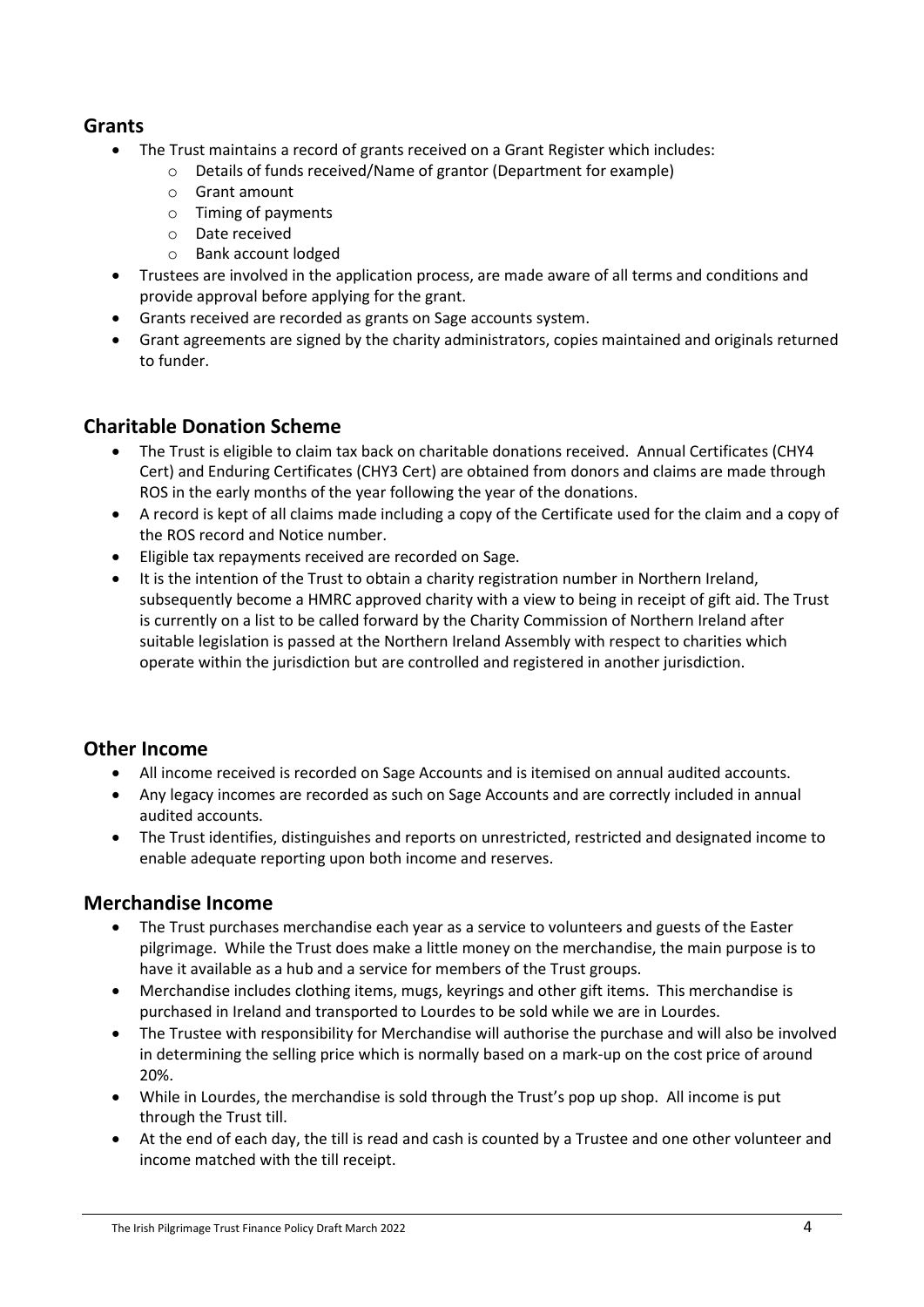- The money is passed to the National Co-ordinator who will check and count the money with a member of staff.
- This cash is then paid to one or more hotels to partly cover the cost of groups accommodation for the week. The cash is again counted by the hotel employee in the presence of the National Coordinator and a staff member.
- A stocktake is completed at the end of the week and a stock value is included in the end of year accounts.

## **Ring of Kerry Cycle Gear Income**

- The Trust supplies the merchandise for the annual Ring of Kerry cycle which includes a cycle top, bottle, cycle snood and this merchandise is available for purchase by participants of the fundraising cycle.
- The Trust purchases the merchandise and it is then sold online and through shops in Killarney and the profit made is retained by the Trust as part of its fundraising.
- The Trust endeavours to sell all merchandise purchased as the design changes each year and once the cycle is completed, there is no further market for the merchandise.
- ROK merchandise stock figures are included in the year end accounts.

## **Funds Raised by Volunteers**

- Most of the Trust's income comes from fundraising done by volunteers throughout the country and donations received by volunteers.
- Each group is asked to raise money each year and the amount to be raised is determined by the Board of Trustees at a board meeting and advised to the group leader. Fundraising is done by organising a number of fundraisers such as churchgate collections, supermarket bag packs, tea parties, coffee mornings, table quizzes etc.
- When organising an event, the group must apply for permission either by getting a Garda/PSNI collection permit or getting permission from the supermarket/shopping centre.
- Once permission has been received an email must be sent to the administrative office of the Trust giving details of the proposed fundraiser and supplying a copy of the permit if required.
- Where required, insurance cover notes are supplied to the premises/facility where the fundraiser will take place.
- On completion of the fundraiser, cash raised must be counted by at least 2 people and an Event Fundraising Record form must be completed and signed by them.
- Monies received must be lodged in full as soon as possible after the event and a copy of the lodgement slip sent to the administrative office with the Event Fundraising Record.
- Any expenses incurred in the running of the fundraiser can be claimed through the regional treasurer using the Trust Expense Sheet (see Appendix 1).
- The Trust requirements on fundraising are notified in advance to all those fundraising for the Trust and they receive a copy of the Trust Fundraising Policy.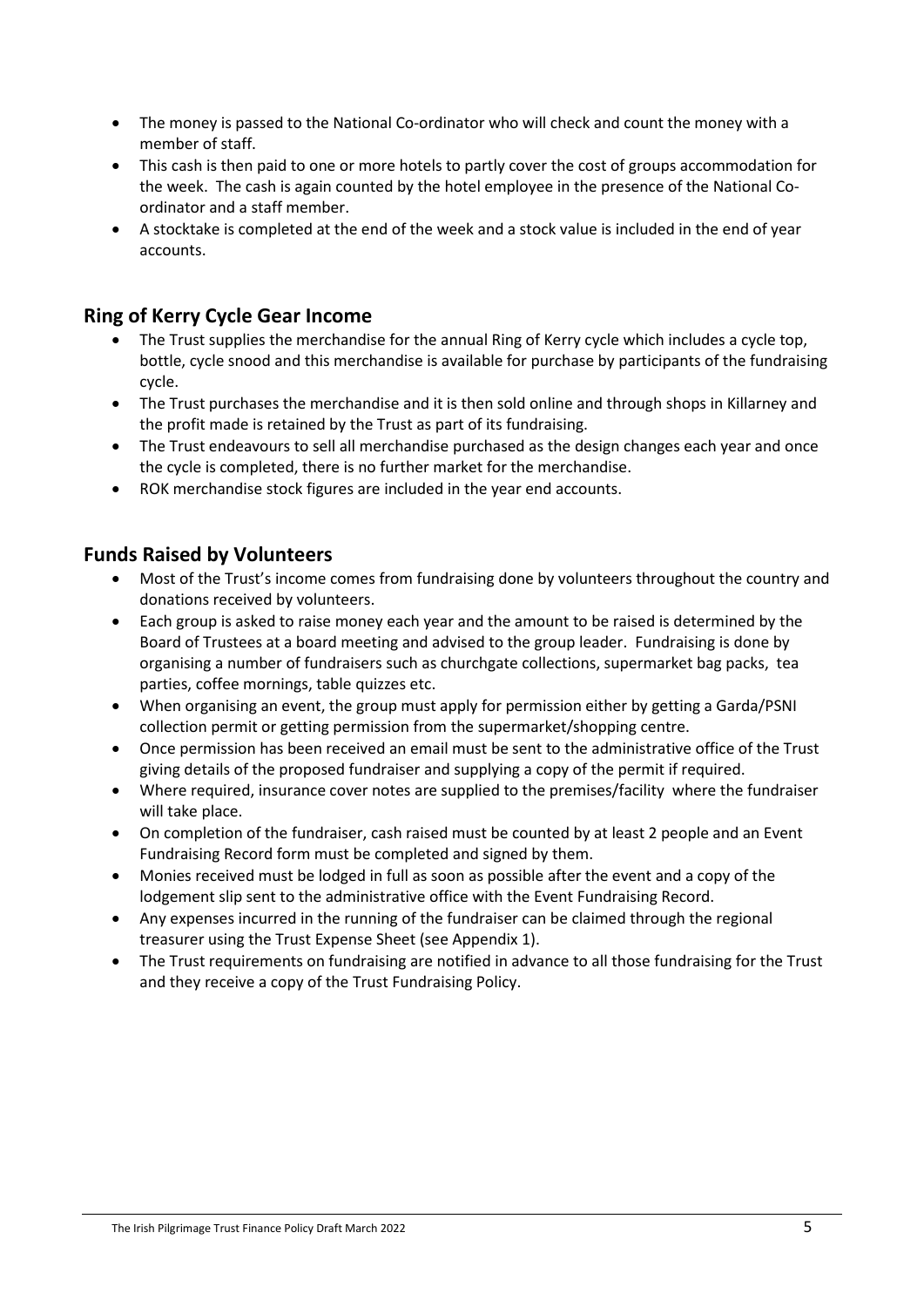# **Funds Raised in Biennial Cycle**

- The biennial cycle to France is an important fundraiser for the Trust.
- Each participant whether they are cycling or part of the backup support team is asked to raise money for the Trust and participants are also asked to pay for their flight, food and accommodation. The sponsorship amount and the amount to be paid for their flight, food and accommodation will be determined by the Board of Trustees at a meeting of the Board and will be advised to potential participants in advance.
- When organising a fundraising event, the cyclist or back up support person must apply for permission either by getting a Garda/PSNI collection permit or getting permission from the supermarket/shopping centre.
- Once permission has been received an email must be sent to the administrative office of the Trust giving details of the proposed fundraiser and supplying a copy of the permit if required.
- Where required, insurance cover notes are supplied to the premises/facility where the fundraiser will take place.
- On completion of the fundraiser, cash raised must be counted by at least 2 people and an Event Fundraising Record form must be completed and signed by them.
- Monies received must be lodged in full as soon as possible after the event and a copy of the lodgement slip sent to the administrative office with the Event Fundraising Record.
- The Trust requirements on fundraising are notified in advance to all those participating in the cycle and they receive a copy of the Trust Fundraising Policy.

#### **Bequests**

- When a bequest is made to the Trust, communication is received from the solicitor who is handling the will advising of the amount of the bequest and the name of the deceased. At this point a cheque payable to the Trust will also be enclosed. The Trust is asked to sign and acknowledge the communication and the monies.
- The National Co-ordinator will sign the confirmation letter as required by the solicitor and this is returned by post or by email as requested. The National Co-ordinator will also draft a letter of thanks for the bequest addressed to the executors of the will.
- The cheque is lodged in the bank as soon as possible and is entered on Sage accounts as a bequest.
- The Board of Trustees are informed of the correspondence and the monies at the next meeting of the Board.

#### **Volunteer Fares**

- Volunteers of the Trust fundraise to cover the cost of holidays in France and in Ireland for young people with special needs. They also support the young people on the holidays travelling to Lourdes or to Kilcuan or Cois Cuain with them to provide care.
- Volunteers pay a fare for their own flights and accommodation for the weeks holiday in France. Fares are determined by the Board of Trustees each year and will be advised at the September planning meeting.
- Cyclists and backup support crew who volunteer on the cycle also pay a fare to cover the cost of their flights and accommodation.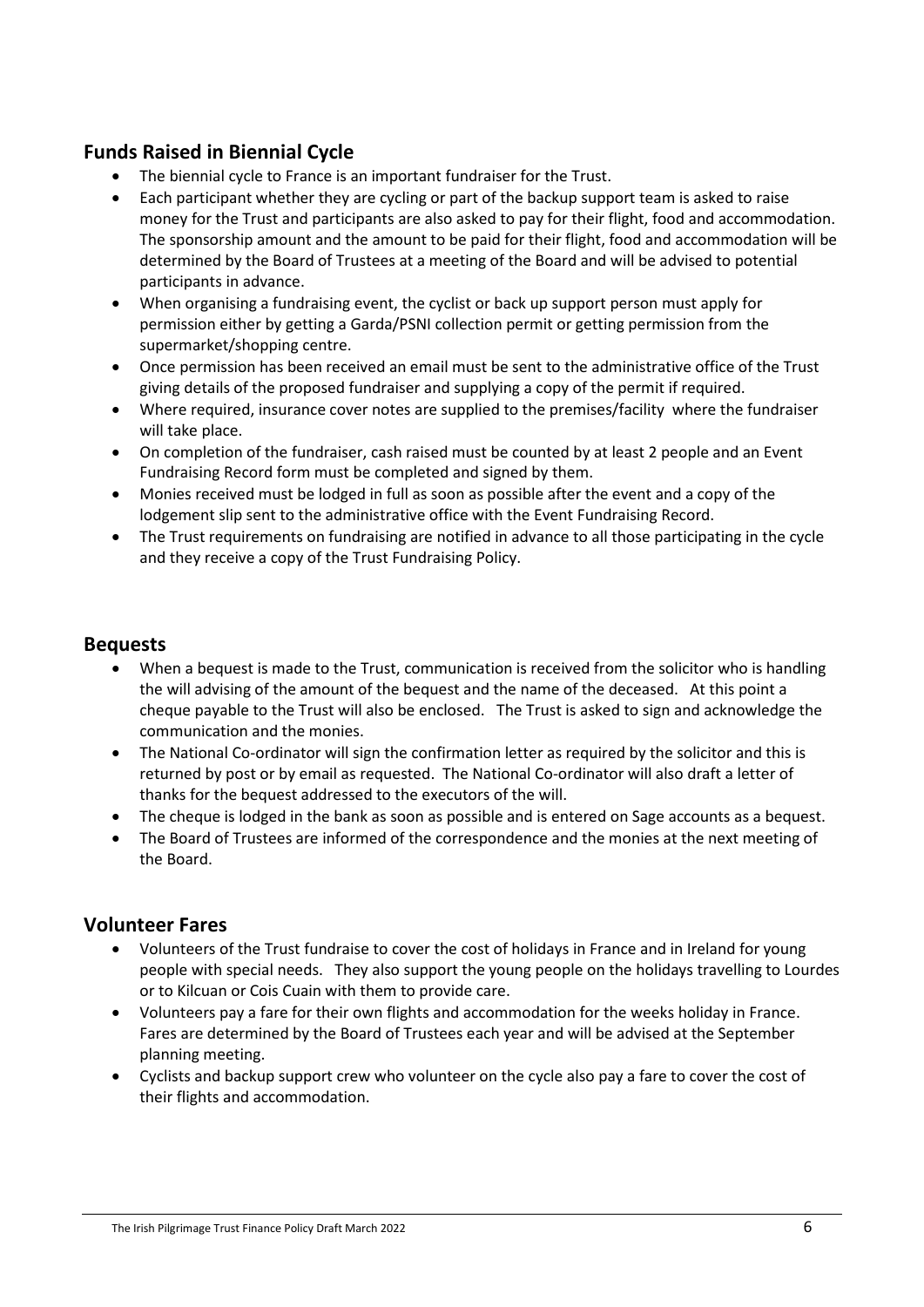# **Expenditure**

Expenditure Purchase and Payment

- All purchases up to  $£5,000$  are approved by the National Co-ordinator.
- Purchase over €5,000 must be approved by Chairperson of the Board of Trustees.
- For larger projects, the Trust will seek quotations from suppliers and suppliers are selected based on tender cost and supplier offering. A minimum of three quotations is required.
- Purchase invoices are date stamped on receipt, checked against quotations/delivery dockets and paid after 30 days if they are deemed correct.
- Once paid, they are posted to the relevant nominal ledger code.
- Payment runs are prepared and are reviewed by the Treasurer of the Board and the Trust accounts advisor.
- Two people are required for all payments include online payments.
- Bank statements are reconciled with all payments made.
- Checks are performed regularly by the Trust accounts advisor.

#### **Wages and Salaries**

- Payroll is run by the National Co-ordinator using Thesaurus Payroll.
- Gross salaries are authorised by the Board of Trustees.
- Contracts of employment are in place for all 4 employees and all contracts are approved and signed off by Trustees.
- Personnel records are maintained for all staff.
- Staff reviews are carried out twice a year. Reviews are done by Trust Chairperson for the National Co-ordinator and other staff reviews are done by the National Co-ordinator.
- Statutory tax deductions are made from wages and salaries and are regularly forwarded to Revenue in accordance with Revenue Commissioner deadlines.
- Payslips are provided in a secure manner to all employees and are handed to employees in a sealed envelope.
- Audited accounts disclose details of total wages and salaries.

#### **Travel and Subsistence Expenses Policy**

- The Trust is run by the Board of Trustees who are all volunteers and who do not receive remuneration for their work with the Trust. In addition, trustees do not claim any expenses from the Trust for this work.
- Volunteers do not generally claim mileage expenses for their volunteer work with the Trust. However, if a volunteer is in a situation where they need to claim expenses this can be done. This would need the approval of the chairperson of the Board. If this is approved, reimbursement in respect of allowable motoring expenses can be made by way of a flat rate allowance per kilometre based on the civil service rate applicable at that time.
- Mileage can be claimed by staff if they are using their own private vehicle for Trust work. Reimbursement would be at a flat rate allowance per kilometre based on the applicable published civil service rate  $-$  Band 1 up to 1,500 km
	- o Band 1 Engine capacity up to 1200cc 37.95 cent per km
	- $\circ$  Band 1 Engine capacity 1201-1500cc
	- o Band 1 Engine Capacity 1501cc and over 44.79 cent per km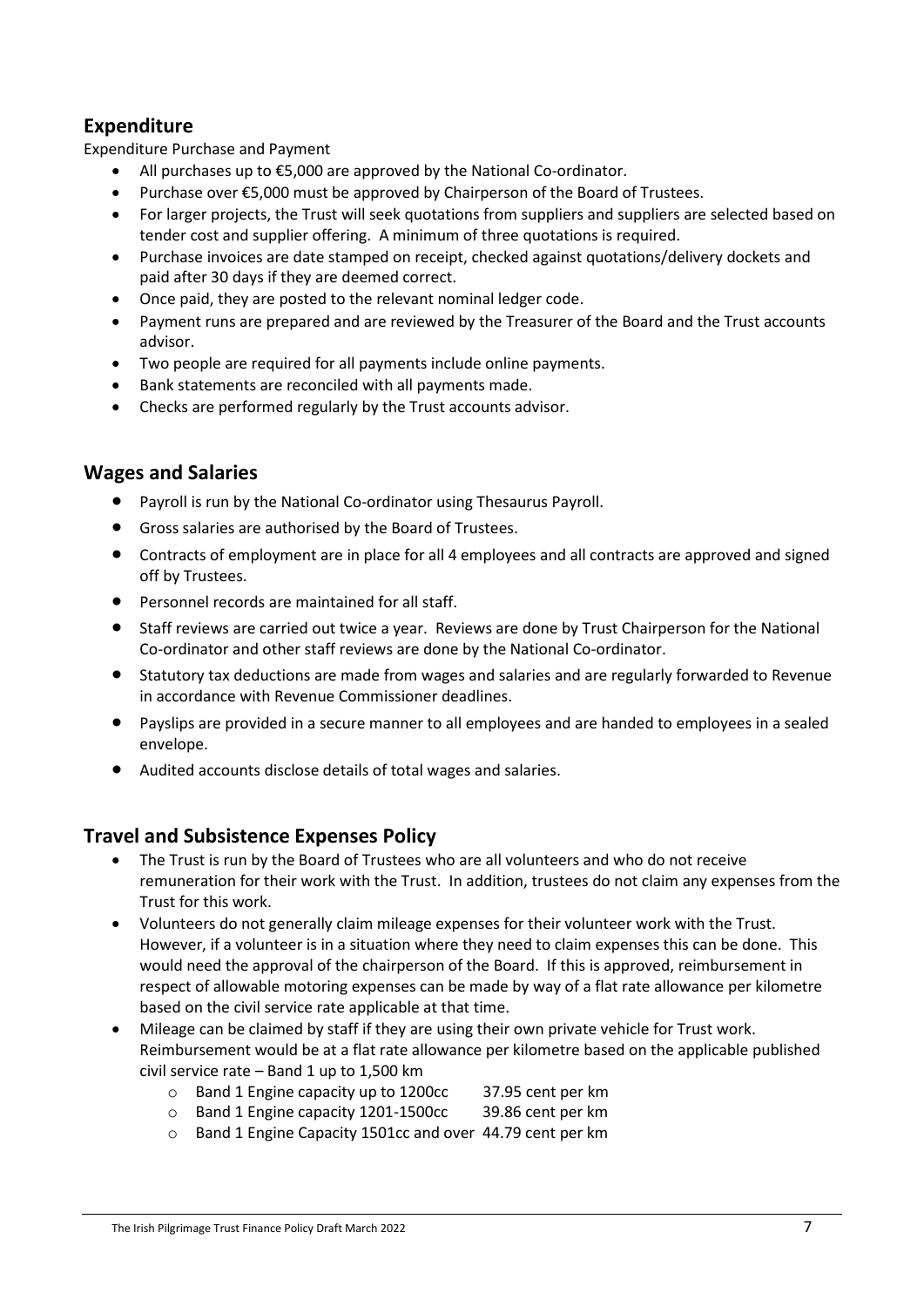- All expense claims must be submitted on the Trust Expense Claim form (see appendix 2) and must be approved by the National Co-ordinator or by the National Treasurer in the case of the National Coordinator expense claim.
- Expense claims should be made within a month of the expense being incurred.
- When fundraising, volunteers always try to engage in fundraisers with no or minimal cost and always endeavour to seek donations of items such as for Cake Sales rather than purchase such items. Where expenses are incurred in relation to organised fundraisers such as purchase of Easter Eggs for an Easter Egg Raffle, the volunteer should give the receipt to the Regional Treasurer and payment is then made directly from the Trust account. All monies raised from the fundraiser must be lodged into the relevant Trust bank account.
- Where expenses are reimbursed, receipts are held by the Trust for 7 years.

## **Debit Card/Credit Card Payments**

- The Trust does not have debit cards.
- The Trust has 7 Credit Cards in the names of staff members and volunteers 2 are for staff; 4 are for biennial fundraising cycle volunteers; 1 is for volunteer manager of Cois Cuain.
- The Trust holds a master list of all credit cards in operation listing all cards and named users.
- All credit card bills are sent to the administration office and all listed charges are checked by the National Co-ordinator.
- When Trust credit cards are used, receipts must be received and submitted to the National Coordinator and matched with purchases. The National Co-ordinator cross checks the receipts/purchases to the expense recorded on the credit card bill.
- Most of the Trust credit cards relate to the biennial fundraising cycle to France and are only used in the periods just before, during and immediately after the cycle. When they are not in use, the cards are held in the safe at the administration office in Clarinbridge.
- Credit cards are cancelled when the volunteer or staff member ceases to work or volunteer for the charity.
- All purchases by credit card are itemised in the Trust's accounts and are reviewed by the Trust independent financial advisor and the Trust auditors.

# **Banking (including payments and loans)**

- All Trust accounts have 3 signatories and all require 2 to sign any cheques/payments.
- Bank accounts cannot be opened or closed without permission from the Board of Trustees. This permission will be given at a meeting of the Board and the decision is recorded in the minutes of that meeting.
- Bank accounts and bank balances are reviewed at each board meeting and a list of all bank accounts is maintained by the Trust. This list along with current bank balances are reviewed and signed off by the Board at board meetings.
- Delegated signatories are reviewed regularly by Trustees and bank mandates updated if required.
- For regional accounts the volunteer regional treasurer, the volunteer regional chairperson, and the trustee from the region are the three signatories.
- When regional officers and or trustees change, mandates are updated to new signatories and signed off by the Board.
- Statements for all regional accounts must be set up to be addressed by the bank to the administrative office in Clarinbridge. When a statement for the regional account is received, a member of the office team will scan and email a copy to the regional treasurer and the regional chairperson.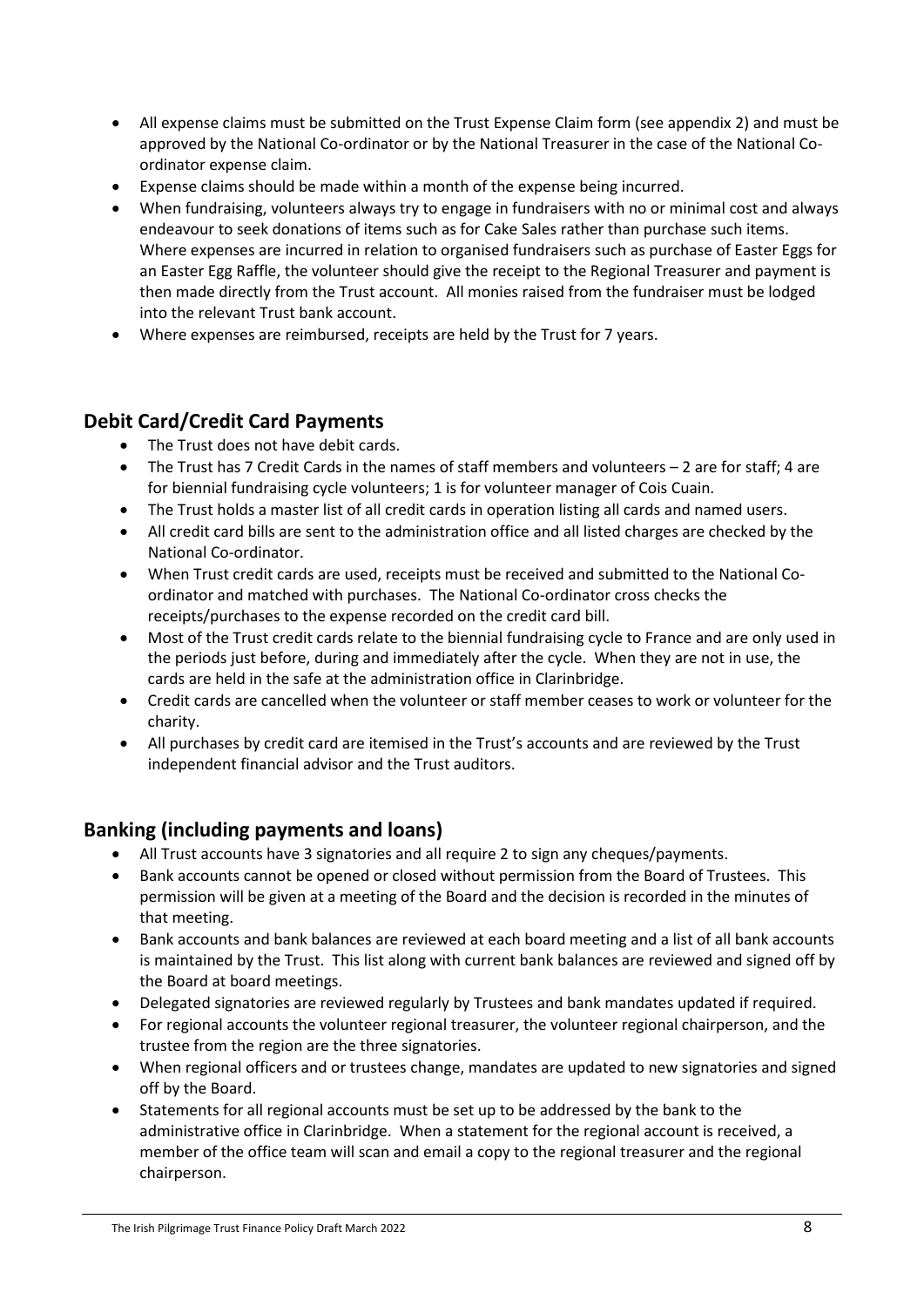- As bank statements are received in the office, they are recorded on Sage.
- Bank reconciliations are prepared by the National Co-ordinator every month for all current bank accounts. The Trust accounts advisor reviews the bank reconciliations prior to every board meeting.
- All bank account balances are reviewed by the Trust's accounts Advisor in advance of every Board meeting.
- Direct debits and standing orders are reviewed regularly for correctness.
- Access to online banking is limited to the National Co-ordinator.
- Volunteer regional treasurers have read only access to online banking and can only view their regional account online.
- Where possible all payments are made by bank transfer. 2 people must be present when bank transfer is being made and bank account details, amount and payee details are double checked every time.
- Where a payment is being made by cheque, there must be two signatures on each cheque written as per the delegated signatories on the bank mandates.
- No blank cheques are signed in advance.
- Cheque books are kept by the National Co-ordinator in a secure place with access restricted to the Trust Chairperson and Trust Treasurer.
- Only the National Co-ordinator has access to online banking and authorised to make electronic payments.
- Online payments and cheque payments are only made with documentary evidence of the nature of the payment e.g. invoice.
- All online and cheque payments are recorded on Sage Accounts.
- PC's and other ICT devices of the Trust are kept secure with up-to-date anti-virus and spyware software and firewall. Two factor authentication is in place for all banking transactions.
- Every effort is made to prohibit and /or minimise cash payments.
- There is a float of €200 petty cash held in the safe in the administration office.
- Small cash payments are paid from this petty cash and receipts for payments kept. A cash book with a running cash balance is also maintained.
- All petty cash payments are handled by the National Co-ordinator and dockets are counter signed by the person receiving the cash or a receipt is attached to the docket.
- Petty cash is reconciled as required and replenished once or twice a year. All transactions are entered on Sage accounts.

#### **Loans**

• The Irish Pilgrimage Trust does not have any loans.

#### **Investments**

• The Trust does not have investments.

#### **Stock**

- List of merchandise stock held by the Trust is compiled each year at year end.
- Goods are held in a secure location at a house owned by our sister charity HCPT outside Lourdes in France and periodic checks are performed on the existence and condition of stock.
- All goods purchased are checked back to purchase order form (quantity, price and condition, as expected).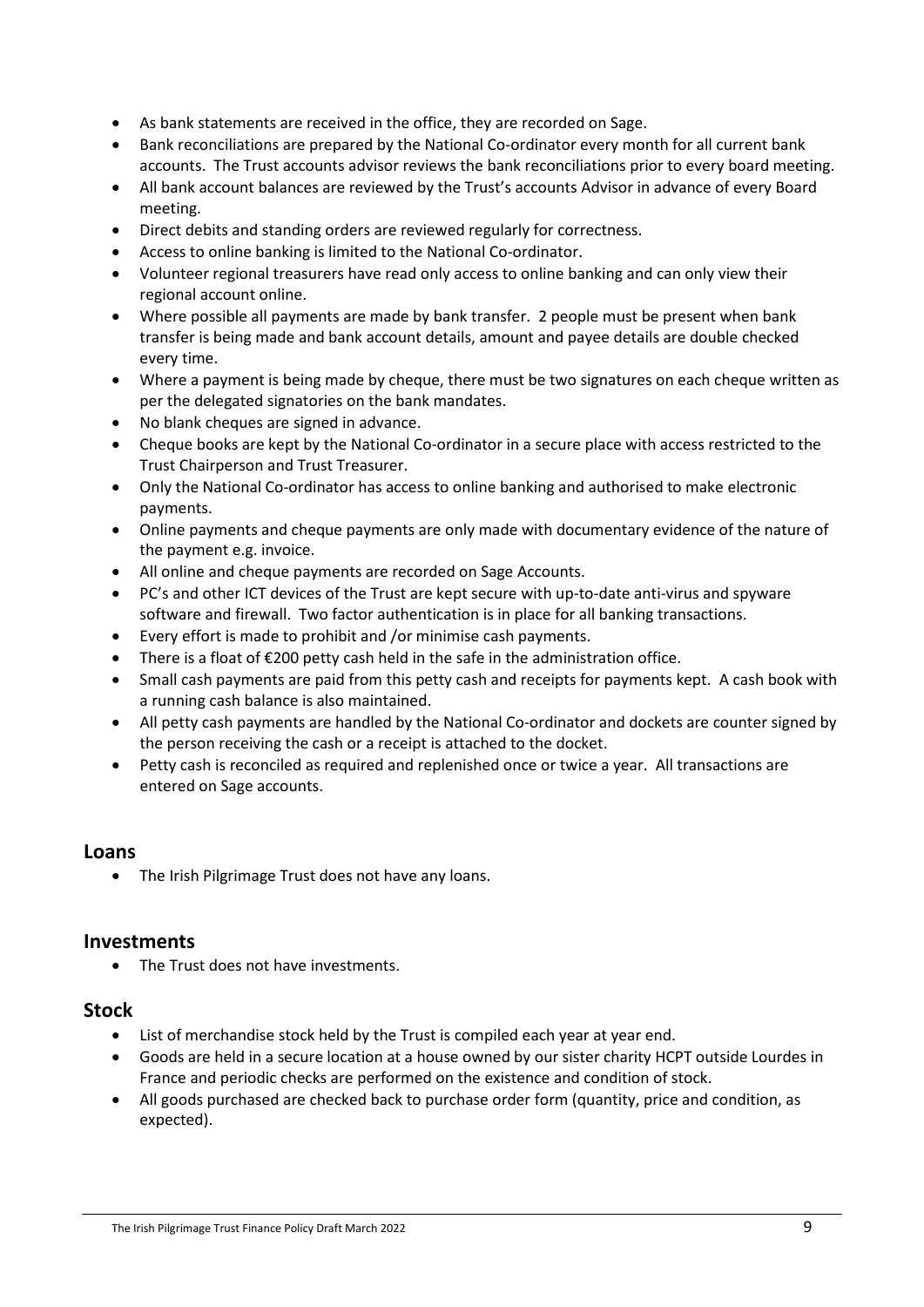## **Fixed Assets**

- The Trust own's two holiday home for groups and families with special needs in Kilrane Wexford and in Clarinbridge Co Galway and an office building on the same site in Galway.
- Fixed assets are covered under the Trust insurance.
- A Fixed Asset Register is maintained by the Trust and updated regularly for Fixed Asset additions and disposals.
- The Trust also keeps a record of other fixed assets such as laptops, printers, phones and furniture.

#### **Other**

- All laptops are encrypted and antivirus kept up to date.
- Staff are trained to ensure that computer/laptop passwords are updated regularly.
- When staff leave logins and passwords are updated.
- Funds received from donors and other sources are checked to distinguish if they need to be recorded as restricted funds.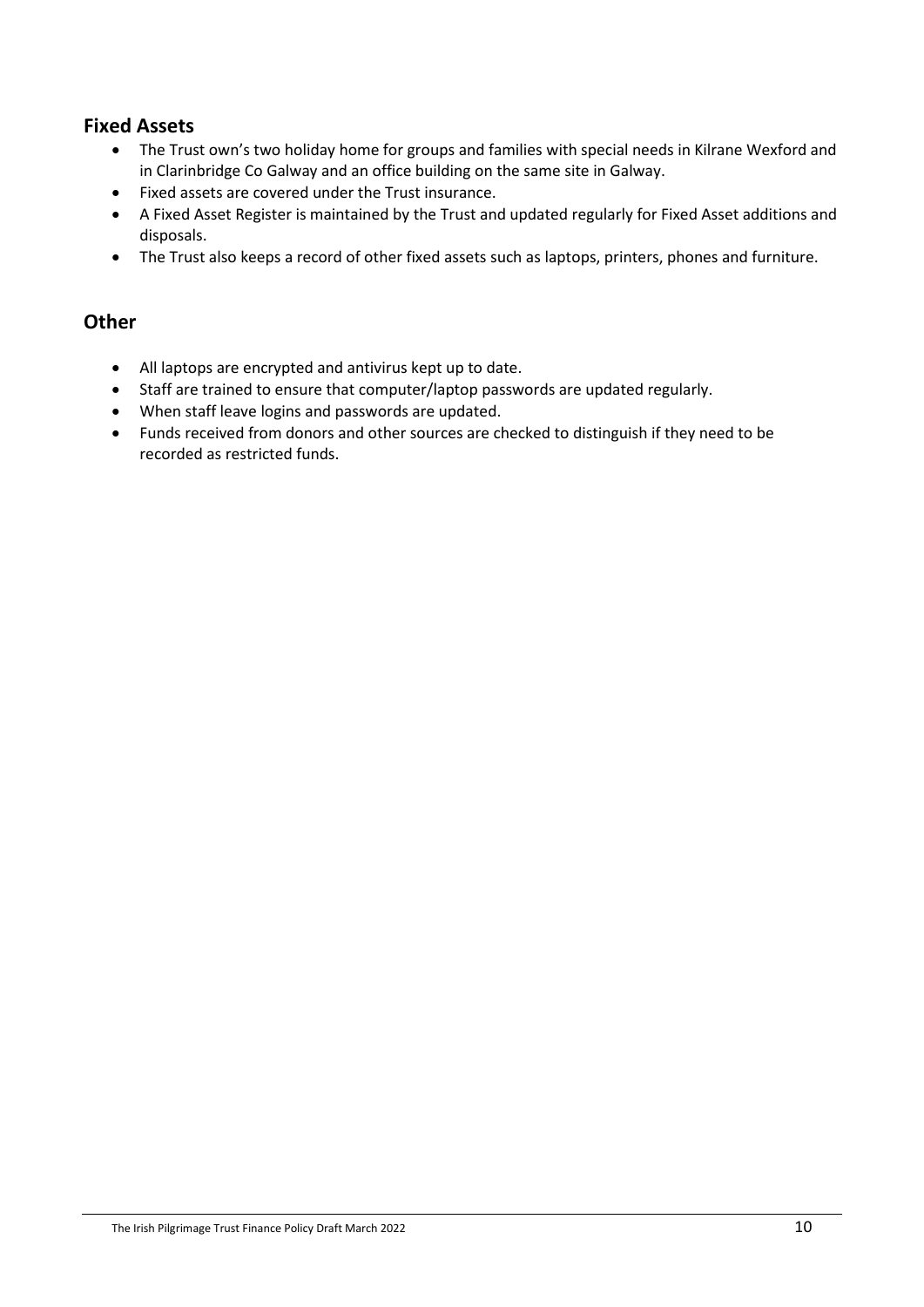|                                |                                                                                | The Irish Pilgrimage Trust                                              |                                          |         |               |              |
|--------------------------------|--------------------------------------------------------------------------------|-------------------------------------------------------------------------|------------------------------------------|---------|---------------|--------------|
|                                |                                                                                | EXPENSES CLAIM SHEET                                                    |                                          |         |               |              |
| <b>BATE</b>                    | <b>DESTINATION</b>                                                             | REASON FOR JOURNEY                                                      | <b>SUBSISTENCE</b>                       | MILEAGE | <b>RATE</b>   | <b>TOTAL</b> |
|                                |                                                                                |                                                                         |                                          |         |               |              |
|                                |                                                                                |                                                                         |                                          |         |               |              |
|                                |                                                                                |                                                                         |                                          |         |               |              |
|                                |                                                                                |                                                                         |                                          |         |               |              |
|                                |                                                                                |                                                                         |                                          |         |               |              |
|                                |                                                                                |                                                                         |                                          |         |               |              |
|                                |                                                                                |                                                                         |                                          |         |               |              |
|                                |                                                                                |                                                                         |                                          |         |               |              |
|                                |                                                                                |                                                                         |                                          |         |               |              |
|                                |                                                                                |                                                                         |                                          |         |               |              |
|                                |                                                                                |                                                                         |                                          |         |               |              |
|                                |                                                                                |                                                                         |                                          |         |               |              |
|                                |                                                                                |                                                                         |                                          |         |               |              |
|                                |                                                                                |                                                                         |                                          |         |               |              |
|                                |                                                                                |                                                                         |                                          |         |               |              |
|                                |                                                                                |                                                                         |                                          |         |               |              |
|                                |                                                                                |                                                                         |                                          |         |               | 60.00        |
| EMPLOYEE/VOLUNTEER SKINATURE   |                                                                                | Passed for Payment by                                                   |                                          |         |               |              |
| <b>Higrimage Trust</b>         | Localify that this claim is accurate and incurred on the business of The Irish | This expense Claim is passed for payment                                | Civil Service Rates Band 1 up to 1,500km |         |               |              |
| Signed                         |                                                                                | Signed <sub>_</sub>                                                     | Engine capadity up to 1200cc             |         | 37.95cent/lim |              |
| <b>Print Name</b>              |                                                                                | <b>Print Name</b>                                                       | Engine capadly up to 1201oc-1500cc       |         | 37.95cent/km  |              |
| Date                           |                                                                                | Date <sub>.</sub>                                                       | Engine Capacity 1501cc and over          |         | 44.79 centium |              |
| Method of payment<br>DATE PAID |                                                                                | Note: Mileage Expenses are paid at current Civil Service Mileage Rates. |                                          |         |               |              |
|                                |                                                                                |                                                                         |                                          |         |               |              |